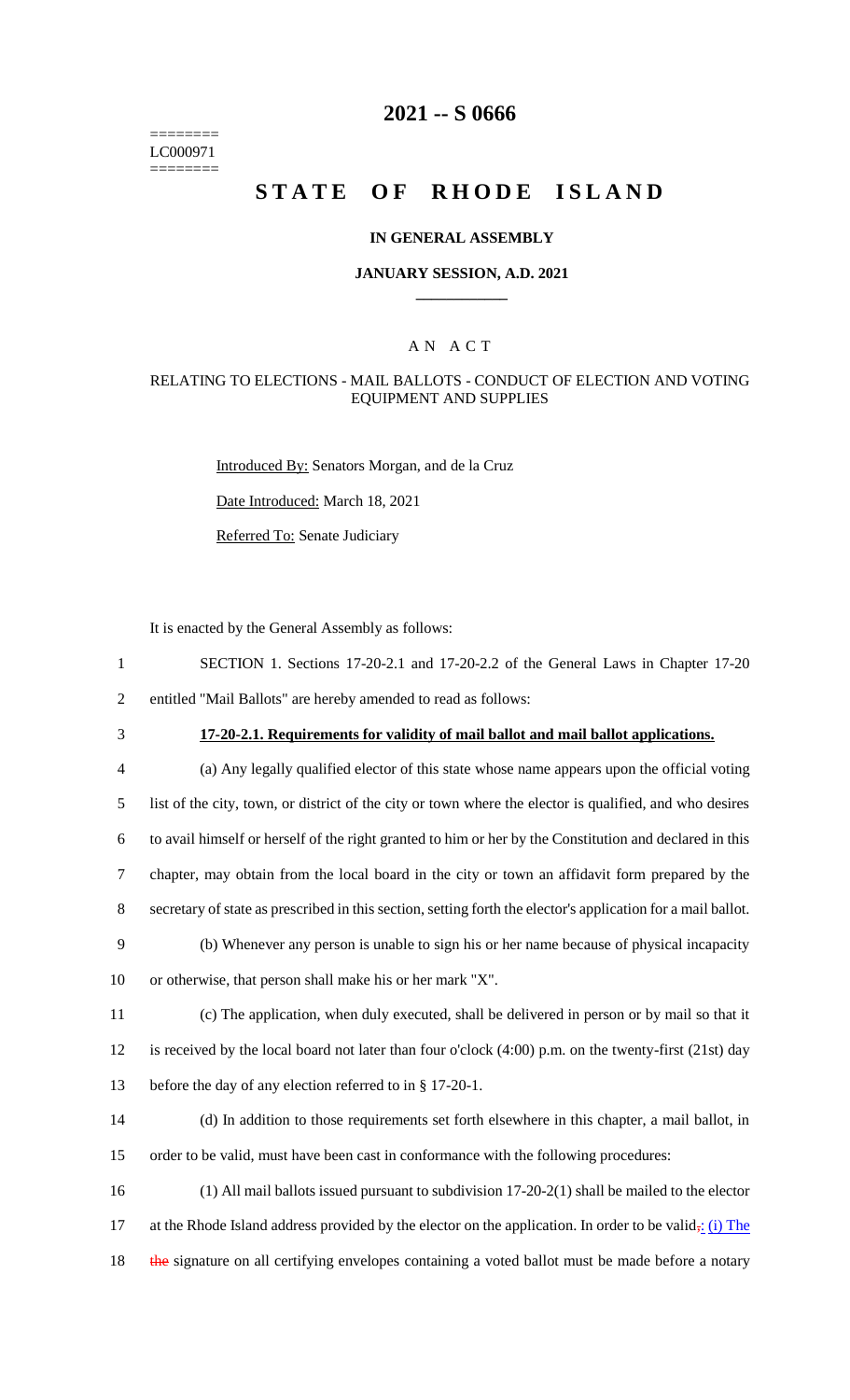1 public or before two (2) witnesses who shall set forth their addresses on the form- $\frac{1}{2}$  and

(ii) The elector shall provide proof of identity to the notary public or the two (2) witnesses

pursuant to the provisions of § 17-19-24.2; provided, however, that this requirement shall not apply

to a person who is hospitalized or is a patient in a hospice or skilled nursing facility.

 (2) All applications for mail ballots pursuant to § 17-20-2(2) must state under oath the name and location of the hospital, convalescent home, nursing home, or similar institution where the elector is confined. All mail ballots issued pursuant to subdivision 17-20-2(2) shall be delivered to the elector at the hospital, convalescent home, nursing home, or similar institution where the elector is confined; and the ballots shall be voted and witnessed in conformance with the provisions of § 17-20-14. The elector shall provide proof of identity to the notary public or the two (2) 11 witnesses pursuant to the provisions of § 17-19-24.2; provided, however, that this requirement shall 12 not apply to a person who is hospitalized or is a patient in a hospice or skilled nursing facility.

 (3) All mail ballots issued pursuant to subdivision 17-20-2(3) shall be mailed to the address provided by the elector on the application or sent to the board of canvassers in the city or town where the elector maintains his or her voting residence. In order to be valid, the signature of the elector on the certifying envelope containing voted ballots does not need to be notarized or witnessed. Any voter qualified to receive a mail ballot pursuant to subdivision 17-20-2(3) shall also be entitled to cast a ballot pursuant to the provisions of United States Public Law 99-410 ("UOCAVA Act").

 (4) All mail ballots issued pursuant to subdivision 17-20-2(4) may be mailed to the elector at the address within the United States provided by the elector on the application or sent to the board of canvassers in the city or town where the elector maintains his or her voting residence. In order to be valid, the signature on all certifying envelopes containing a voted ballot must be made before a notary public, or other person authorized by law to administer oaths where signed, or where the elector voted, or before two (2) witnesses who shall set forth their addresses on the form. In order to be valid, all ballots sent to the elector at the board of canvassers must be voted in conformance with the provisions of § 17-20-14.2. The elector shall provide proof of identity to the notary public or the two (2) witnesses pursuant to the provisions of § 17-19-24.2; provided, 29 however, that this requirement shall not apply to a person who is hospitalized or is a patient in a hospice or skilled nursing facility. (e) Any person knowingly and willfully making a false application or certification, or

 knowingly and willfully aiding and abetting in the making of a false application or certification, shall be guilty of a felony and shall be subject to the penalties provided for in § 17-26-1.

(f) In no way shall a mail ballot application be disqualified if the voter's circumstances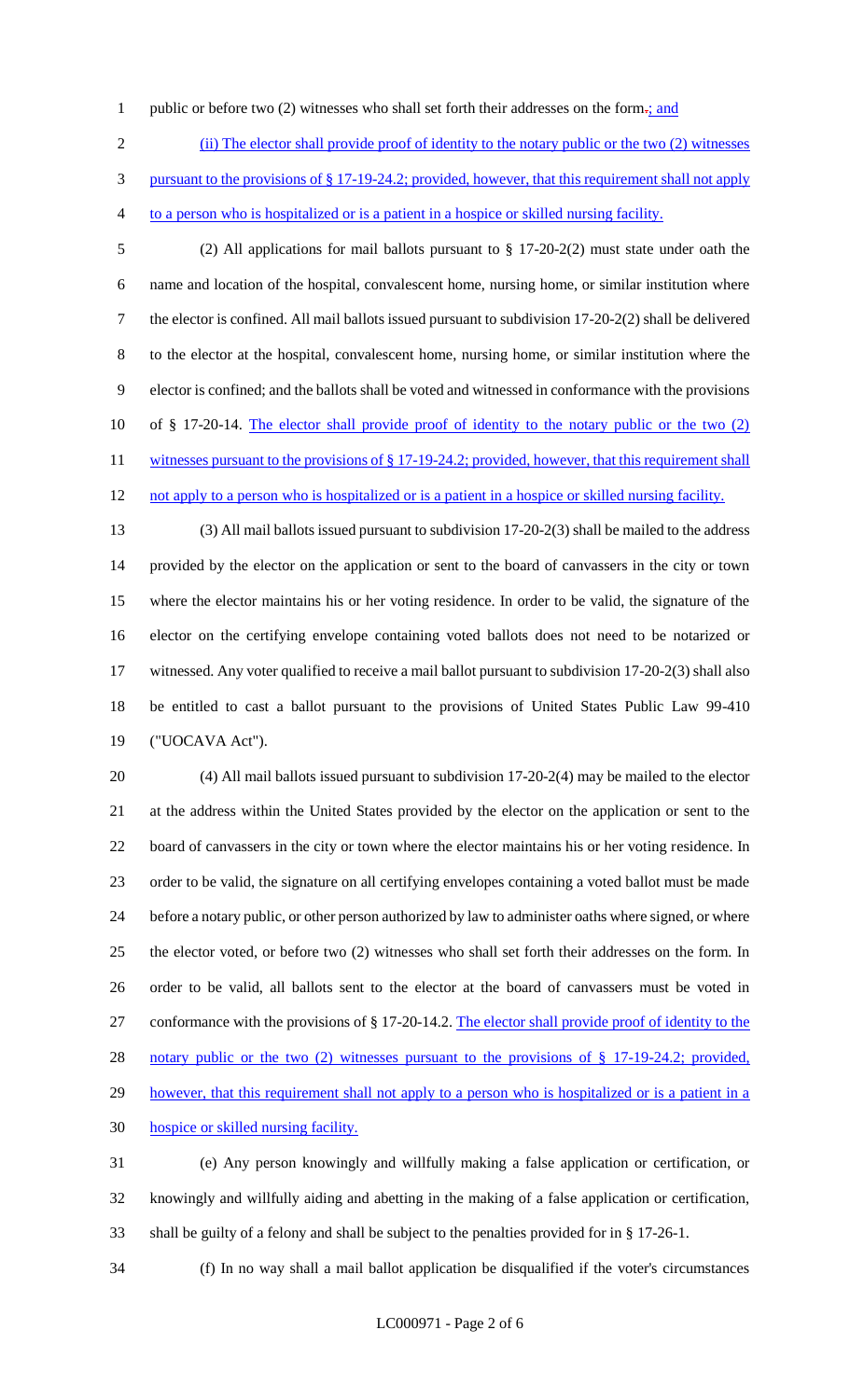change between the time of making the application and voting his or her mail ballot as long as voter remains qualified to receive a mail ballot under the provisions of § 17-20-2. The local board of canvassers shall provide the state board of elections with written notification of any change in circumstances to a mail ballot voter.

#### **17-20-2.2. Requirements for validity of emergency mail ballots.**

 (a) Any legally qualified elector of this state whose name appears upon the official voting list of the town or district of the city or town where the elector is so qualified, who on account of circumstances manifested twenty (20) days or less prior to any election becomes eligible to vote by mail ballot according to this chapter, may obtain from the local board an application for an emergency mail ballot or may complete an emergency in-person mail ballot application on an electronic poll pad at the board of canvassers where the elector maintains his or her residence.

 (b) The emergency mail ballot application, when duly executed, shall be delivered in person or by mail so that it shall be received by the local board not later than four o'clock (4:00) p.m. on the last day preceding the date of the election.

 (c) The elector shall execute the emergency mail ballot application in accordance with the requirements of this chapter, which application shall contain a certificate setting forth the facts relating to the circumstances necessitating the application.

 (d) In addition to those requirements set forth elsewhere in this chapter, an emergency mail ballot, except those emergency mail ballots being cast pursuant to subsection (g) of this section, in order to be valid, must have been cast in conformance with the following procedures:

 (1) All mail ballots issued pursuant to § 17-20-2(1) shall be mailed to the elector at the state of Rhode Island address provided on the application by the office of the secretary of state, or delivered by the local board to a person presenting written authorization from the elector to receive the ballots, or cast in private at the local board of canvassers. In order to be valid, the signature of the voter on the certifying envelope containing a voted ballot must be made before a notary public, or other person authorized by law to administer oaths where signed, or where the elector voted, or before two (2) witnesses who shall set forth their addresses on the form. In order to be valid, all ballots sent to the elector at the board of canvassers must be voted in conformance with the 29 provisions of § 17-20-14.2. The elector shall provide proof of identity to the notary public or the two (2) witnesses pursuant to the provisions of § 17-19-24.2; provided, however, that this 31 requirement shall not apply to a person who is hospitalized or is a patient in a hospice or skilled 32 nursing facility.

 (2) All applications for emergency mail ballots pursuant to § 17-20-2(2) must state under oath the name and location of the hospital, convalescent home, nursing home, or similar institution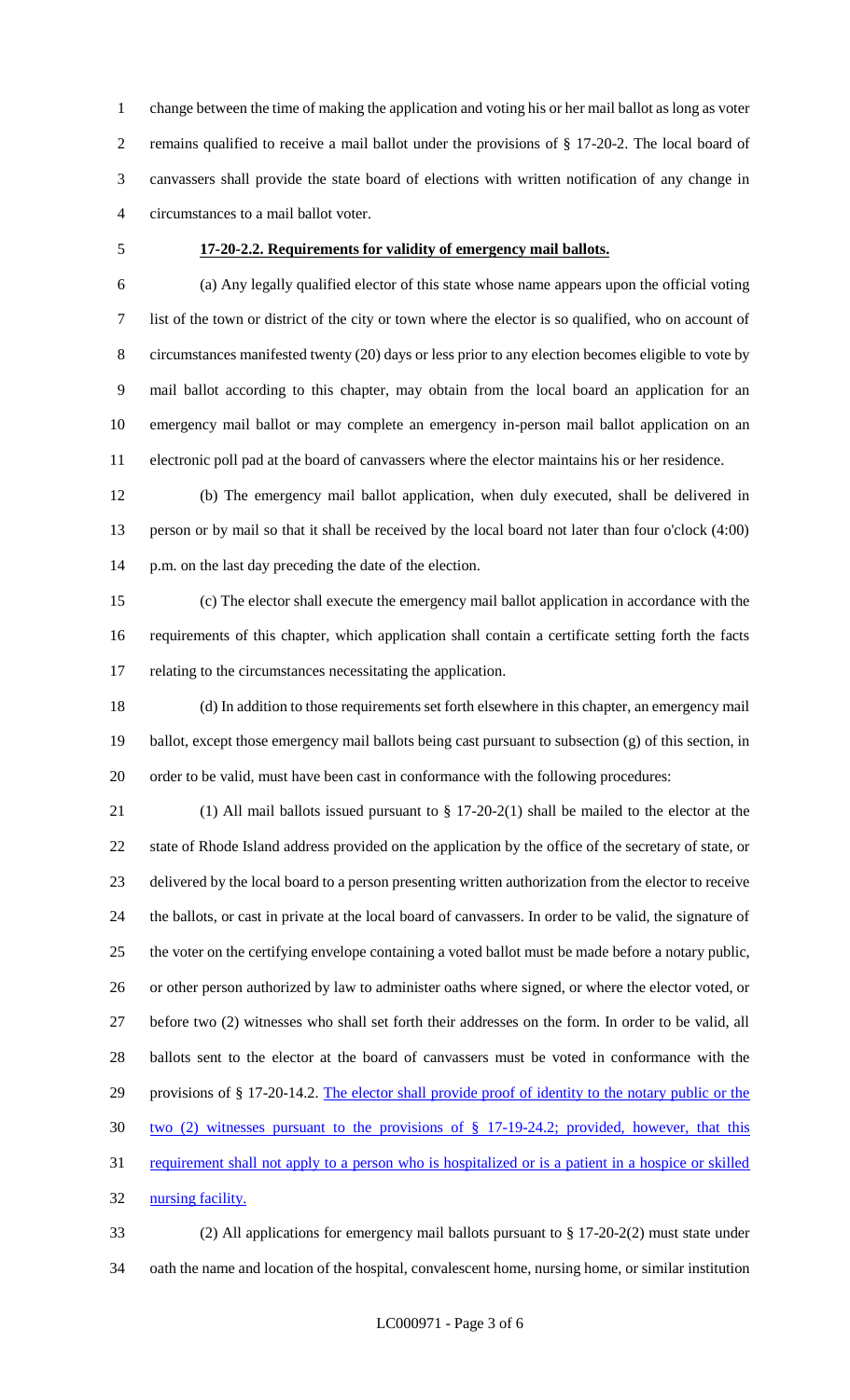where the elector is confined. All mail ballots issued pursuant to this subdivision shall be delivered to the elector by the bipartisan pair of supervisors, appointed in conformance with this chapter, and 3 shall be voted and witnessed in conformance with the provisions of § 17-20-14. The elector shall provide proof of identity to the notary public or the two (2) witnesses pursuant to the provisions of § 17-19-24.2; provided, however, that this requirement shall not apply to a person who is

- hospitalized or is a patient in a hospice or skilled nursing facility.
- (3) All mail ballots issued pursuant to § 17-20-2(3) shall be mailed by the office of the secretary of state to the elector at an address provided by the elector on the application, or cast at the board of canvassers in the city or town where the elector maintains his or her voting residence. The signature of the elector on the certifying envelope containing the voted ballots issued pursuant to the subdivision does not need to be notarized or witnessed. Any voter qualified to receive a mail ballot pursuant to § 17-20-2(3) shall also be entitled to cast a ballot pursuant to the provisions of United States Public Law 99-410 ("UOCAVA Act").

 (4) All mail ballots issued pursuant to § 17-20-2(4) shall be cast at the board of canvassers in the city or town where the elector maintains his or her voting residence or mailed by the office of the secretary of state to the elector at the address within the United States provided by the elector on the application, or delivered to the voter by a person presenting written authorization by the voter to pick up the ballot. In order to be valid, the signature of the voter on all certifying envelopes containing a voted ballot must be made before a notary public, or other person authorized by law to administer oaths where signed, or where the elector voted, or before two (2) witnesses who shall set forth their addresses on the form. In order to be valid, all ballots sent to the elector at the board 22 of canvassers must be voted in conformance with the provisions of § 17-20-14.2. The elector shall provide proof of identity to the notary public or the two (2) witnesses pursuant to the provisions of 24 § 17-19-24.2; provided, however, that this requirement shall not apply to a person who is hospitalized or is a patient in a hospice or skilled nursing facility.

 (e) The secretary of state shall provide each of the several boards of canvassers with a sufficient number of mail ballots for their voting districts so that the local boards may provide the appropriate ballot or ballots to the applicants. It shall be the duty of each board of canvassers to process each emergency ballot application in accordance with this chapter, and it shall be the duty of each board to return to the secretary of state any ballots not issued immediately after each election.

 (f) Any person knowingly and willfully making a false application or certification, or knowingly and willfully aiding and abetting in the making of a false application or certification, shall be guilty of a felony and shall be subject to the penalties provided for in § 17-26-1.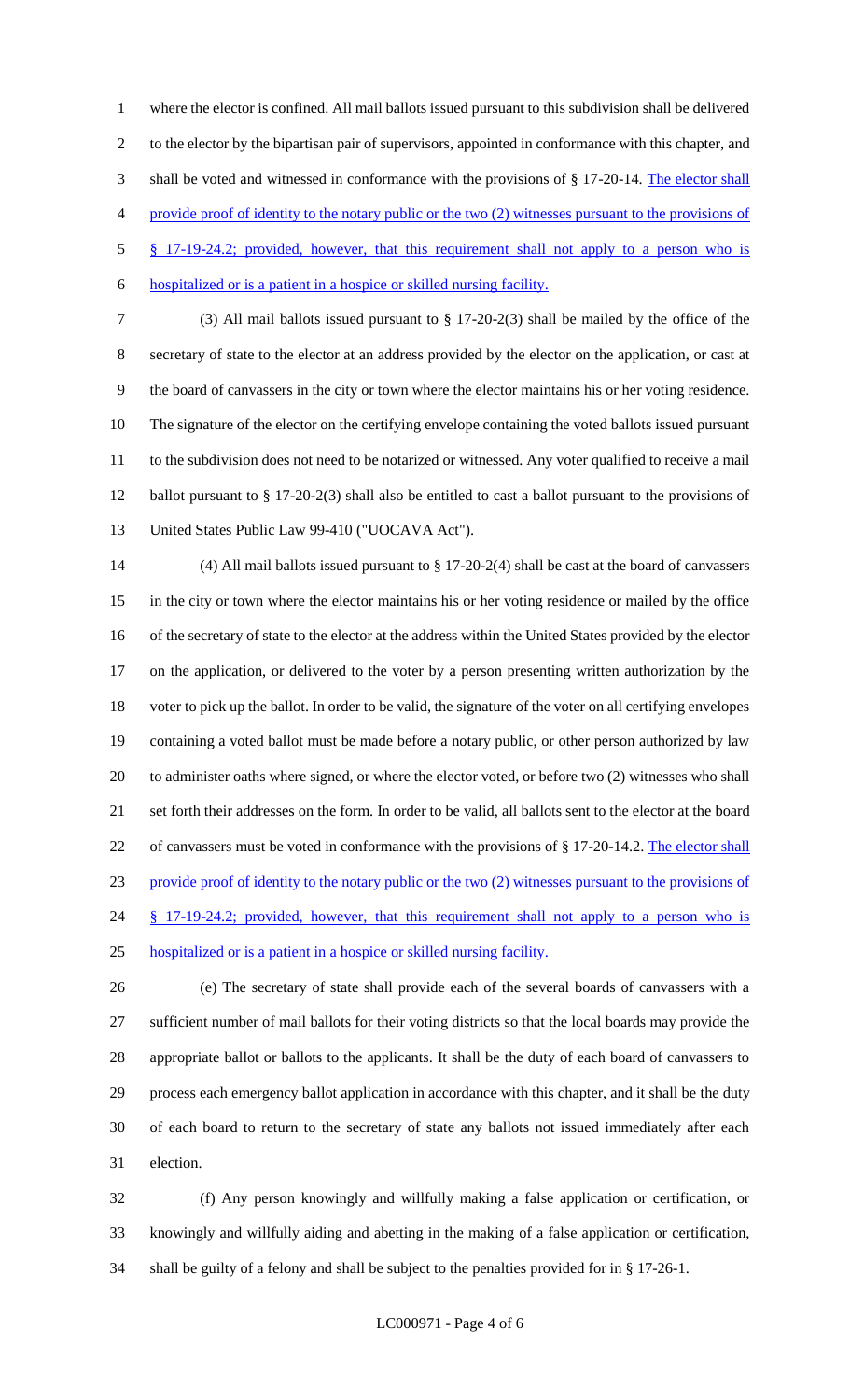(g) An emergency mail ballot application may be completed in person using an electronic poll pad provided by the board of canvassers upon presentation by the voter of valid proof of identity pursuant to § 17-19-24.2. Upon completion of the poll pad application, the voter shall be provided with a ballot issued by the secretary of state and upon completion of the ballot by the voter, the voter shall place the ballot into the state-approved electronic voting device, provided by the board of elections and secured in accordance with a policy adopted by the board of elections. SECTION 2. This act shall take effect on January 1, 2022.

======== LC000971 ========